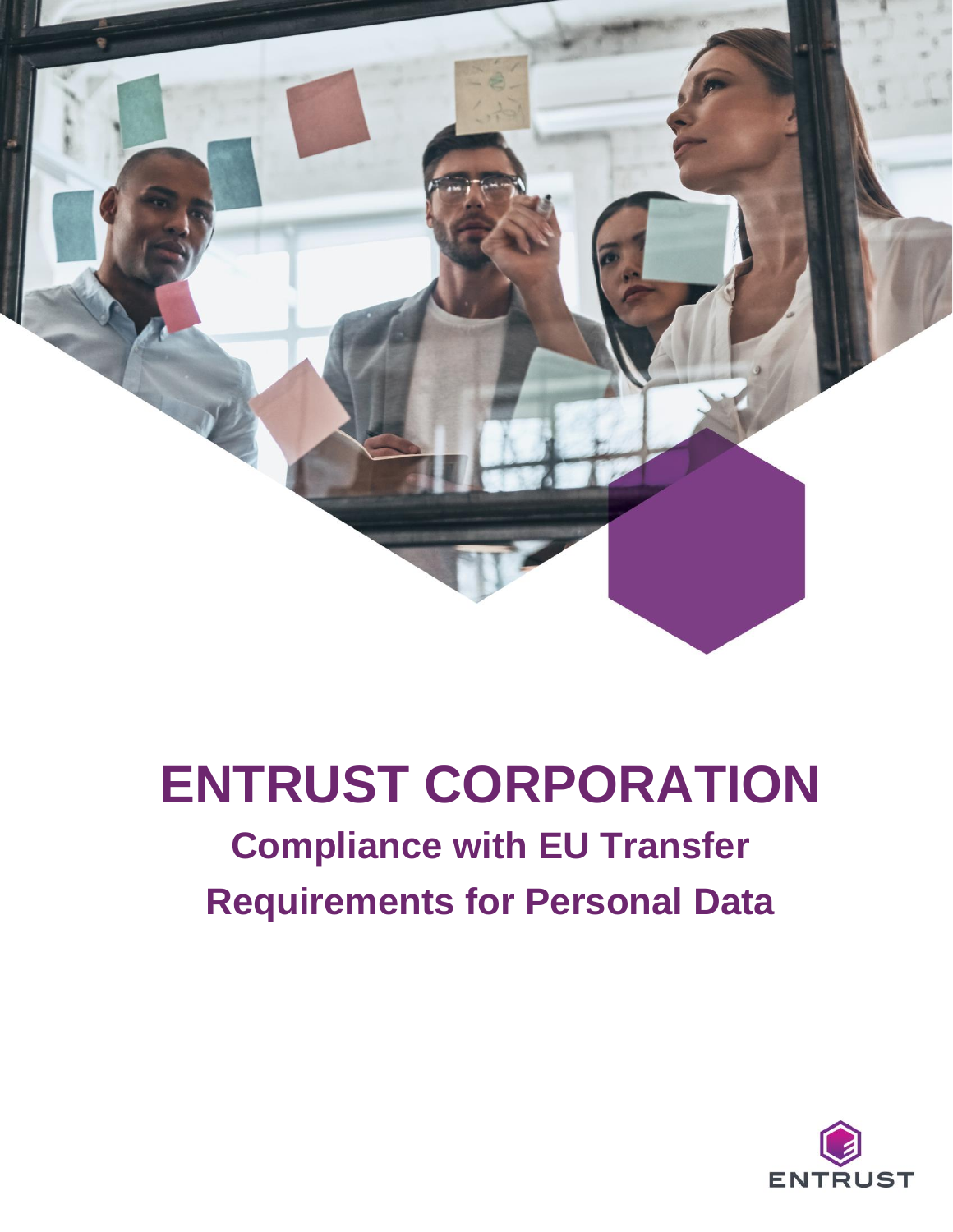# **Table of Contents**



| Step Five: Take formal steps to adopt any required supplementary measures  8 |
|------------------------------------------------------------------------------|
|                                                                              |
|                                                                              |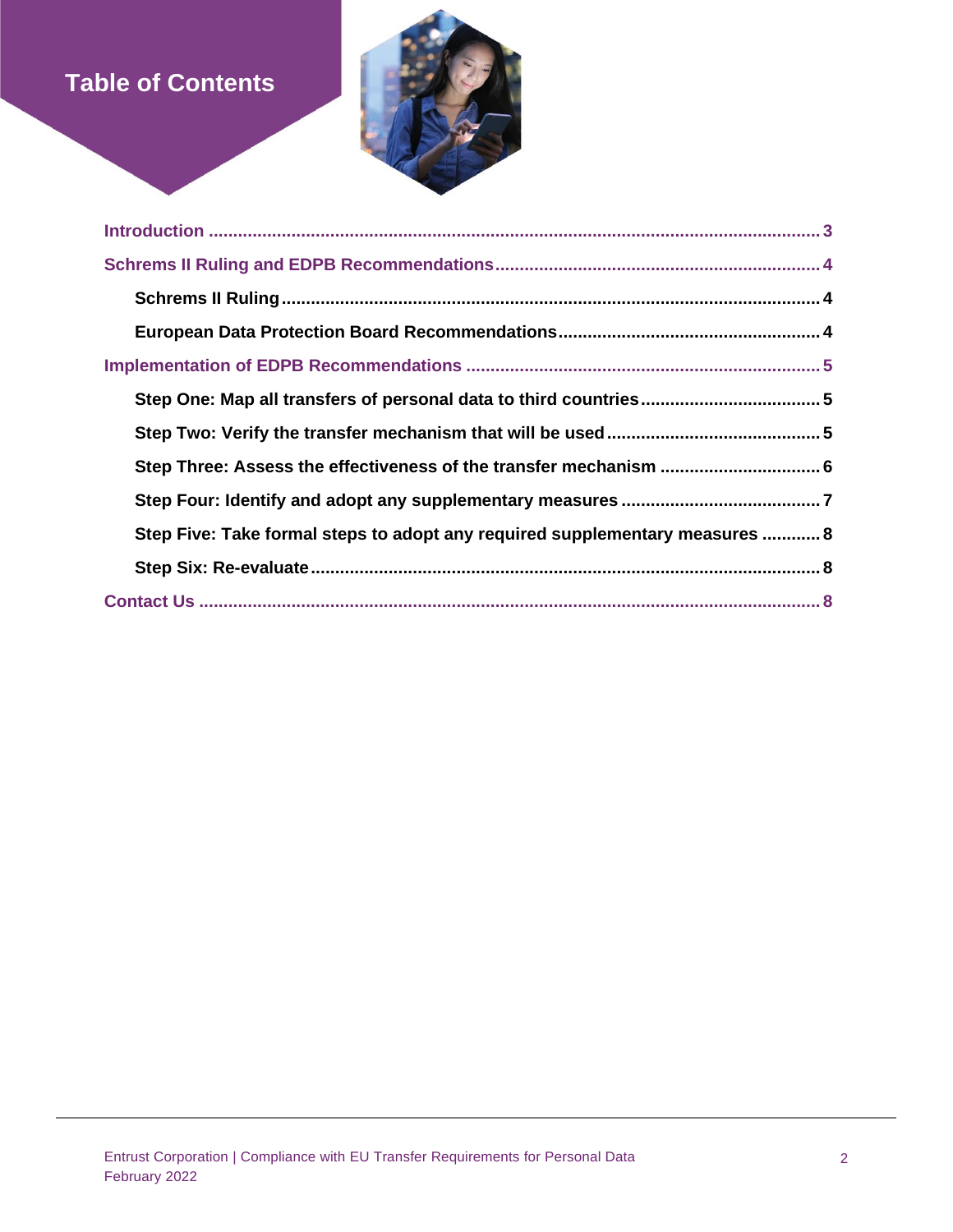# **Introduction**



Entrust Corporation is dedicated to its role as a trusted partner and data processor and is committed to supporting our customers' privacy compliance efforts. The cross-border transfer of European personal data has become more complex as a result of the *Schrems II* Ruling. This whitepaper provides Entrust customers with information about how Entrust follows the recommendations of the European Data Protection Board ("EDPB") to help ensure adequate protection of personal data leaving the European Economic Area ("EEA").

This document is a summary and is for reference purposes only. This document does not modify any terms of your individual agreement with Entrust. Entrust assumes no liability arising from your use of the information contained in this document.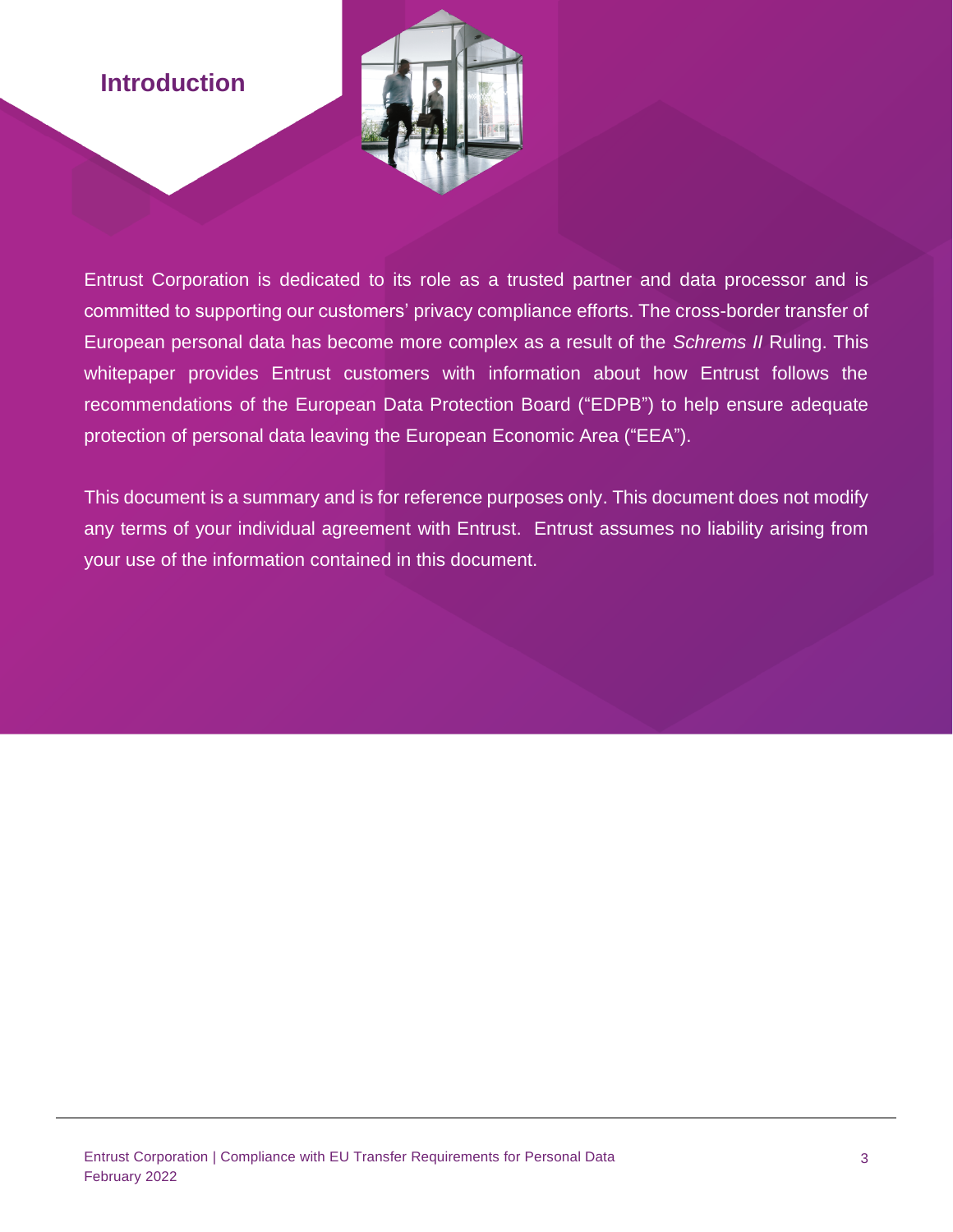# **Schrems II Ruling**

On July 16, 2020, the Court of Justice of the European Union ("CJEU") invalidated the EU-U.S. Privacy Shield framework but upheld the validity of the European Commission's standard contractual clauses ("SCCs") as a crossborder transfer mechanism for personal data leaving the European Economic Area ("EEA") in the widely-publicized *Schrems II* decision. While the SCCs remain valid, organizations that currently rely on them must consider whether, with regard to the nature of the personal data, the purpose and context of the processing, and the country of destination, there is an "adequate level of protection" for the personal data as required by European Union ("EU") law. Where that is not the case, organizations should consider what additional safeguards may be implemented to ensure there is an "adequate level of protection."

Entrust has never relied on the EU-U.S. Privacy Shield framework. Entrust relies instead on the SCCs for transfer of personal data, and these SCCs are specifically included in our standard **[Data Processing Addenda](https://www.entrust.com/legal-compliance/data-privacy)** ("DPAs") with customers, vendors and partners. The revised SCCs were issued and came into force on June 27, 2021, and Entrust has incorporated these new SCCs into our DPAs.

## **European Data Protection Board Recommendations**

Further to the *Schrems II* ruling, the **[European Data Protection Board](https://edpb.europa.eu/edpb_en)** ("EDPB") published **[recommendations](https://edpb.europa.eu/our-work-tools/our-documents/recommendations/recommendations-012020-measures-supplement-transfer_en)** on supplemental measures companies should implement to ensure adequate protection of personal data leaving the EU. While the EDPB recommendations are non-binding, Entrust has used the EDPB recommendations to evaluate our transfers of personal data. The EDPB recommends data exporters follow six steps in assessing their data transfers and determining if supplementary measures are needed:

- **1. Map all transfers of personal data to third countries.** Assess whether the personal data being transferred is limited to only what is necessary.
- **2. Verify the transfer mechanism that will be used.** In the absence of an adequacy decision, an Article 46 General Data Protection Regulation ("GDPR") transfer mechanism should be used.
- **3.** If the data exporter is relying on an Article 46 GDPR transfer mechanism (such as SCCs), **asses whether the mechanism is effective with the particular circumstances of the transfer**. This assessment should take into consideration whether there is anything in the law and/or practices of the third country that may impinge on the effectiveness of the appropriate safeguards of the transfer mechanism.
- **4. Identify and adopt any supplementary measures**, including but not limited to contractual, technical, and organizational measures, that "are necessary to bring the level of protection of the data transferred up to the EU standard of essential equivalence."
- **5. Take formal procedural steps** adopting any needed supplementary measures that are required.
- **6. Re-evaluate**, when appropriate, the level of protection for personal data transferred to third countries. This re-evaluation should include monitoring any developments that may affect the transfers.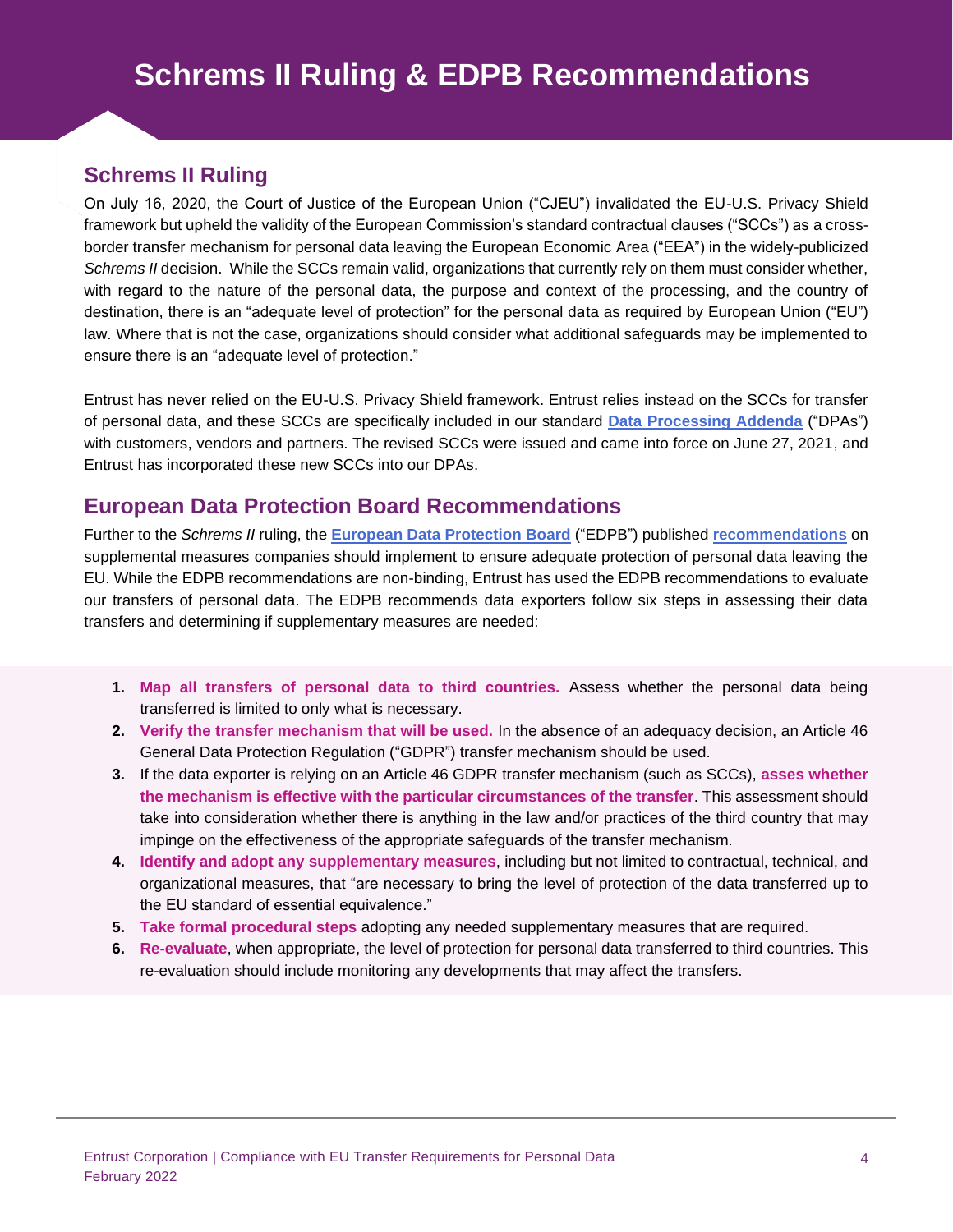# **Step One: Map all transfers of personal data to third countries**

#### **Personal data transferred outside of the EEA in connection with Entrust products**

Entrust may transfer personal data out of the EEA for processing depending on the product/service in question. For specific information regarding the types of personal data collected by Entrust products/services and international data transfers of that personal data, please review the applicable **[product privacy notice](https://www.entrust.com/legal-compliance/product-privacy)**.

#### **Sub-processors**

Entrust's **[sub-processor list](https://www.entrust.com/legal-compliance/data-privacy/sub-processors)** is published on the **[Data Privacy](https://www.entrust.com/legal-compliance/data-privacy)** section of **[Entrust's website](https://www.entrust.com/)**. The sub-processor list identifies each sub-processor, its location, and the purpose of processing. Entrust performs thorough information security reviews on and executes a GDPR-compliant DPA with all of its sub-processors. Entrust updates the subprocessor list on an ongoing basis as new products, and new versions of existing products, are developed and notifies affected customers before changes are made to this list.

### **Step Two: Verify the transfer mechanism that will be used**

Entrust relies on the following transfer mechanisms for personal data originating from the EEA:



#### **Adequacy Findings**

The European Commission, the UK government, and the Swiss Federal Data Protection and Information Commissioner each have the authority to determine whether a country outside of its respective jurisdiction has an adequate level of data protection. Personal data can be transferred to a country that has been declared "adequate" without any further transfer mechanism or transfer risk assessment required.

#### **Standard Contractual Clauses**

Entrust also relies on the European Commission's Standard Contractual Clauses (Commission Decision 2021/914 of June 2021) to transfer personal data to Entrust and its subprocessors. The implementation of the 2021 SCCs is reflected in our current **[DPAs](https://www.entrust.com/legal-compliance/data-privacy)**.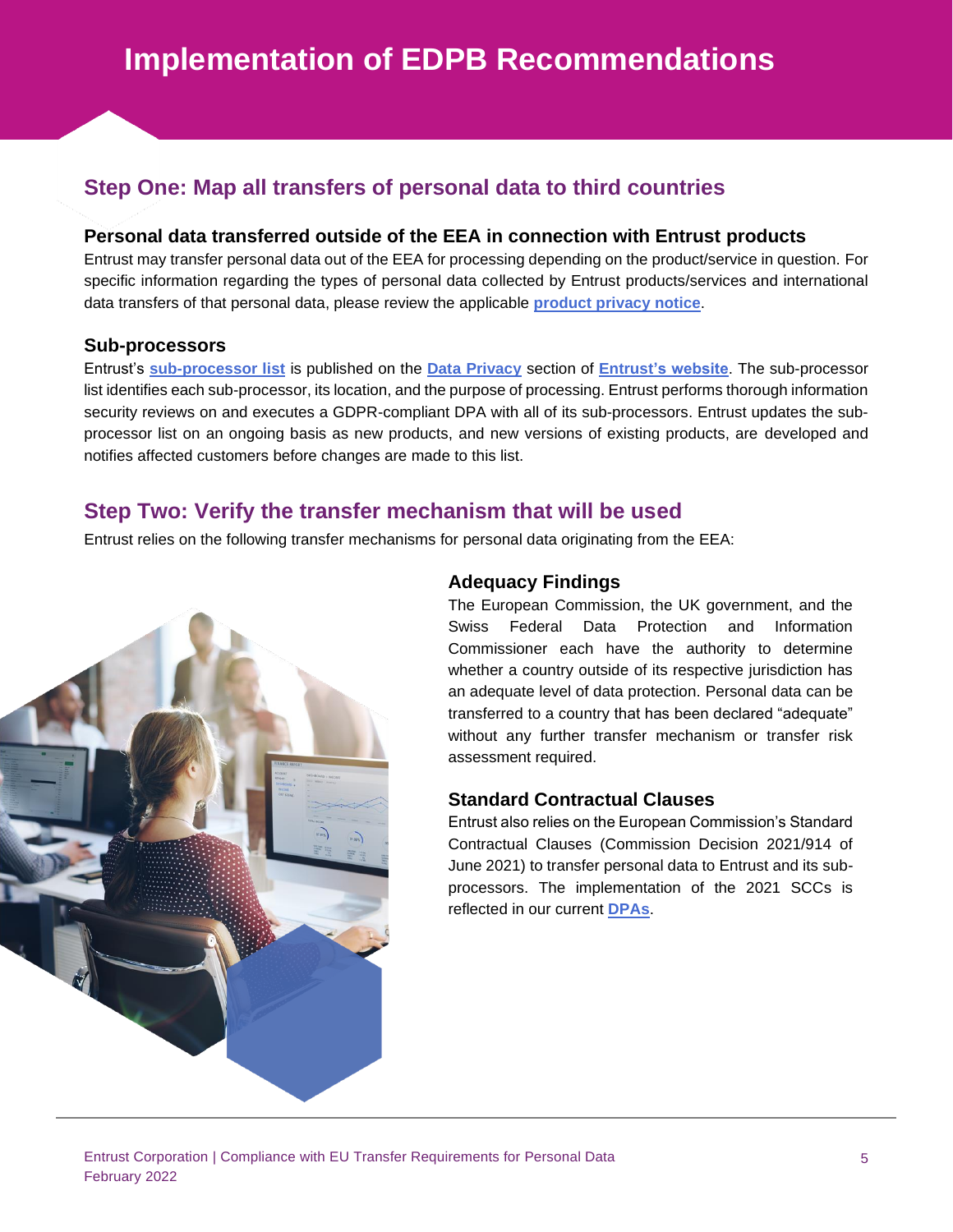## **Step Three: Assess the effectiveness of the transfer mechanism**

Clause 14(a) of the 2021 SCCs requires both data exporters and importers to "warrant that they have no reason to believe that the laws and practices in the third country of destination applicable to the processing of the personal data by the importer, including any requirements to disclose personal data or measures authorizing access by public authorities, prevent the data importer from fulfilling its obligations under these Clauses."

In its *Schrems II* decision, the CJEU was principally concerned with the ability of U.S. law enforcement to reach EU personal data through mechanisms such as Foreign Intelligence Surveillance Act ("FISA") Section 702 and other intelligence gathering activities under Executive Order ("EO") 12333, or "no notification" orders under the Electronic Communications Privacy Act ("ECPA"), authorized by a court, which allow for records requests to electronic communications service providers and generally do not permit immediate notification to the data subject of the existence of the order. The U.S. Department of Commerce published its **[formal response](https://www.commerce.gov/sites/default/files/2020-09/SCCsWhitePaperFORMATTEDFINAL508COMPLIANT.PDF)** to the decision in September 2020 to specifically address questions and concerns about the use of these mechanisms to reach personal data. We encourage customers to read this whitepaper. Entrust has assessed whether it has reason to believe that the FISA Section 702 and EO 12333 measures would prevent Entrust from fulfilling its obligations under the SCCs. Specifically, with regard to Entrust products, we engaged expert legal counsel to advise on the applicability and reach of these mechanisms to obtain personal data we process on behalf of our customers in the United States.

#### **FISA Section 702**

Review of documents issued by U.S. government authorities provides no reason to believe the U.S. government uses FISA Section 702 to target private enterprises nor does it target EEA governments with Section 702 data collection.

#### **EO 12333**

EO 12333 does not permit the U.S. government to compel private parties to disclose information, and therefore the government's principal means of collection are voluntary cooperation and technical collection when private party assistance is not needed.

#### **ECPA**

The ECPA regulates when Electronic Communications Service Providers ("ECS") and Remote Computing Service Providers ("RCS") may or must disclose user or subscriber records and communications to law enforcement agencies. An ECS or RCS can be subject to subpoenas, court orders, and court-issued ECPA warrants. However, any of these forms of legal process must be either issued by a court or otherwise subject to judicial oversight.

#### **Risk Assessment**

While Entrust qualifies as an ESC for customers purchasing our Identity and Access Management products, Entrust has concluded that it has no reason to believe that FISA Section 702, EO 12333, or the ECPA would prevent Entrust from fulfilling its obligations under the SCCs in the specific circumstances of the transfers involved with its products and services. Entrust has based this conclusion on an assessment of the type of personal data processed by Entrust, review of relevant public documents and statements issued by U.S. government authorities, and in consultation with external counsel. Overall, Entrust is unlikely to receive such a request for customer personal data under FISA 702, EO 12333, or the ECPA.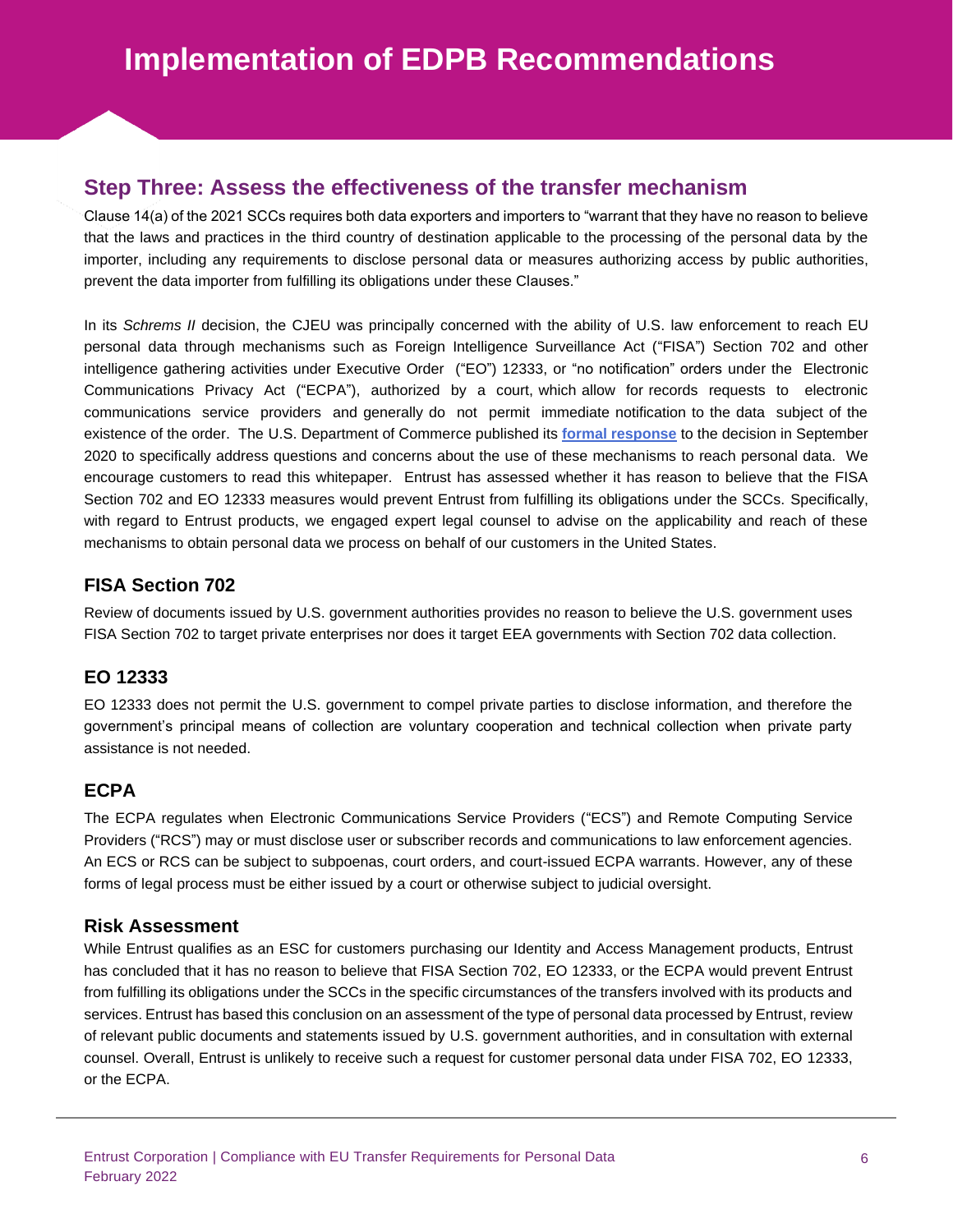### **Step Four: Identify and adopt any supplementary measures**

This step is only required if the assessment of the effectiveness of the transfer mechanism indicates that supplementary measures should be taken. Entrust's assessment concludes that customer personal data is protected to the relevant standard. Entrust has implemented robust privacy and security measures for our customers including the following:

#### **Entrust prioritizes protecting customer data by:**

- **» Implementing Privacy by Design into the development of our products and services**
- **» Requiring our vendors and sub-processors to meet our [data security](https://www.entrust.com/legal-compliance/security) and privacy standards**
- **» Regularly conducting data mapping and data protection impact assessments**
- **» Maintaining a comprehensive record retention schedule and purging data in accordance with it**
- **» Providing customers instant access to our [data privacy resources](https://www.entrust.com/legal-compliance/data-privacy) on our website**

#### **Technical and organizational measures**

Entrust implements robust organizational measures to protect transferred personal data including information security, asset management, physical and environmental security, access control, security incident management, and business continuity management.

Entrust's corporate information security management system ("ISMS") is ISO 27001 compliant. Additionally, Entrust maintains compliance certifications to various other information security standards and frameworks, depending on the product, service, and geographic location.

For more information about Entrust's technical and organizational security measures, please see Annex II to the Standard Contractual Clauses in our **[Customer DPA](https://www.entrust.com/legal-compliance/data-privacy)**.

#### **Contractual measures**

Entrust has updated its **[DPAs](https://www.entrust.com/legal-compliance/data-privacy)** to include the 2021 SCCs and makes strong contractual commitments about the measures we take to protect customer personal data in our standard product terms and conditions and agreements with customers.

Unless required by law, Entrust will not disclose or provide access to customer data to law enforcement. If Entrust is compelled to disclose or provide access to customer data to law enforcement, Entrust will promptly notify the customer and provide a copy of the demand unless Entrust is legally prohibited from doing so.